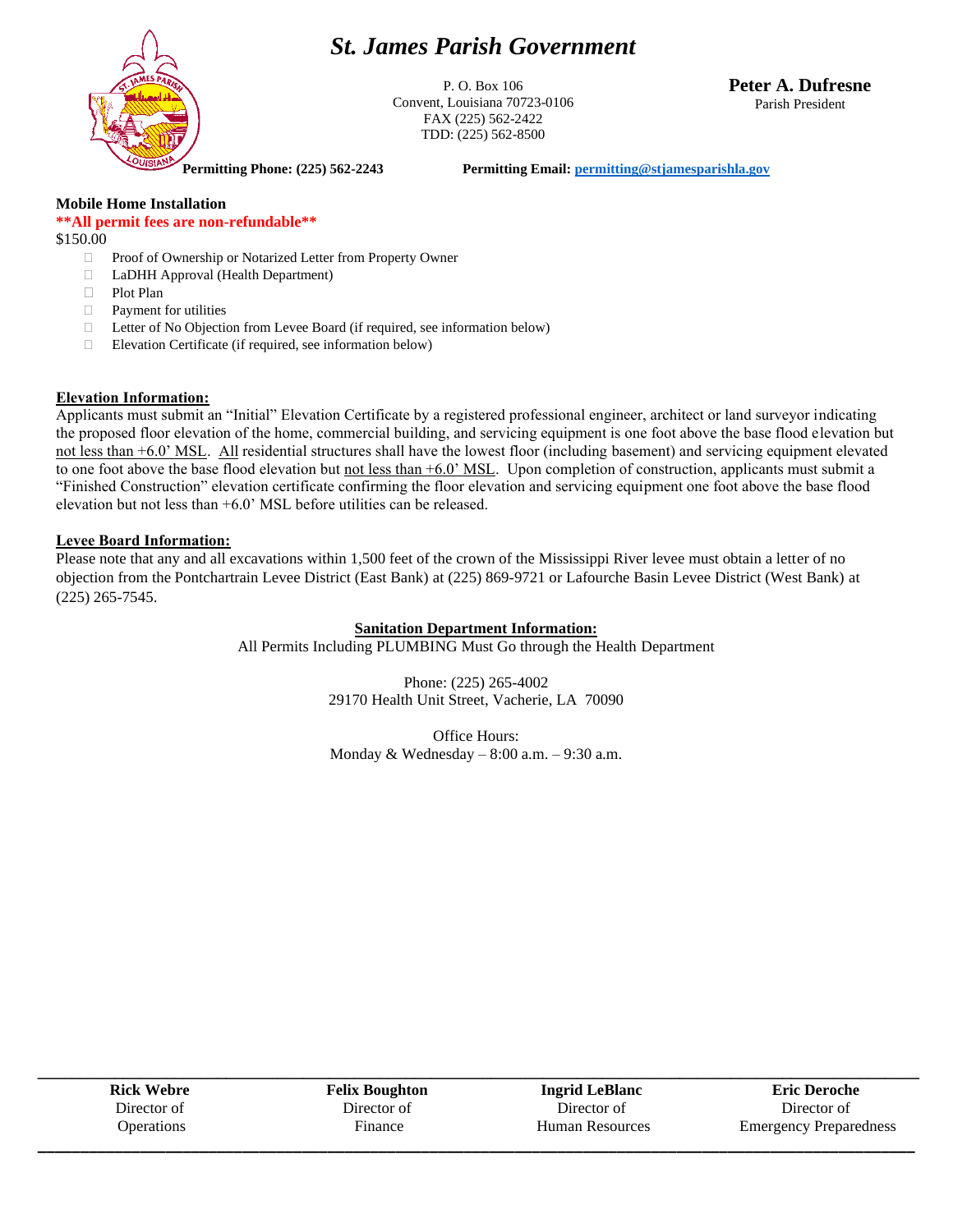| <b>Permitting Department</b>    |                                 | FOR OFFICE USE ONLY<br>DATE RECEIVED: |       |
|---------------------------------|---------------------------------|---------------------------------------|-------|
| <b>Mobile Home Installation</b> |                                 |                                       |       |
|                                 |                                 |                                       |       |
| (STREET)                        |                                 | (CITY, STATE)                         | (ZIP) |
|                                 | PROPERTY OWNER'S INFORMATION    |                                       |       |
|                                 |                                 |                                       |       |
|                                 |                                 |                                       |       |
|                                 |                                 |                                       |       |
|                                 | <b>APPLICANT'S INFORMATION</b>  |                                       |       |
|                                 |                                 |                                       |       |
|                                 |                                 |                                       |       |
|                                 |                                 |                                       |       |
|                                 | <b>CONTRACTOR'S INFORMATION</b> |                                       |       |
|                                 |                                 |                                       |       |
|                                 |                                 |                                       |       |
|                                 |                                 |                                       |       |
|                                 | STATE LIC#: __________________  |                                       |       |
|                                 | STATE LIC#: ___________________ |                                       |       |

|                                                                                                                                                                   |                                                                                   | STATE LIC#:                    |                 | CR#                       |  |  |
|-------------------------------------------------------------------------------------------------------------------------------------------------------------------|-----------------------------------------------------------------------------------|--------------------------------|-----------------|---------------------------|--|--|
| <b>MOBILE HOME INFORMATION:</b>                                                                                                                                   | <b>EXTERIOR:</b> Wood/Vinyl/Metal (Circle One) PLACED ON: Slab/Piers (Circle One) |                                |                 | <b>VALUE</b>              |  |  |
| SIZE: $(W)$ X  (L) YEAR & MODEL:                                                                                                                                  |                                                                                   |                                |                 |                           |  |  |
| NUMBER OF BEDROOMS: NUMBER OF BATHROOMS:                                                                                                                          |                                                                                   |                                |                 |                           |  |  |
| <b>PROPERTY LINES SET BACK:</b><br>FRONT: REAR: RIGHT: LEFT:<br>Parish Set Back Requirements from property line: 20' Front, 15' Rear, 5' Right Side, and 10' Left |                                                                                   |                                |                 |                           |  |  |
| <b>WATER SERVICE</b> (Check One)                                                                                                                                  | <b>SEWER SERVICE</b> (Check One)                                                  | <b>GAS SERVICE</b> (Check One) |                 | <b>ELECTRICAL SERVICE</b> |  |  |
| St. James Parish<br>П.                                                                                                                                            | Individual Treatment Plant<br>$\Box$                                              | $\Box$ St. James Parish        | $\Box$ Energy – |                           |  |  |
| <b>Utilities</b>                                                                                                                                                  | Community<br>$\Box$                                                               | <b>Utilities</b>               | $\Box$          | Account #:                |  |  |
| Individual Well<br>$\Box$                                                                                                                                         | N/A<br>$\Box$                                                                     | Atmos<br>$\Box$                |                 |                           |  |  |
| Community Well                                                                                                                                                    | Public:<br>$\Box$                                                                 | Propane                        |                 |                           |  |  |
| N/A                                                                                                                                                               |                                                                                   | N/A                            |                 |                           |  |  |

MECHANICAL: \_\_\_\_\_\_\_\_\_\_\_\_\_\_\_\_\_\_\_\_\_\_\_\_\_\_\_\_\_\_\_ STATE LIC#: \_\_\_\_\_\_\_\_\_\_\_\_\_\_\_\_\_ CR#: \_\_\_\_\_\_\_\_\_\_\_\_\_\_

Convent, LA 70723

D Public:

5800 Highway 44 Phone: (225) 562-2243<br>P.O. Box 106 Email: permitting @stja Email: permitting@stjamesparishla.gov

 $\Box$  Other:  $\_\_$